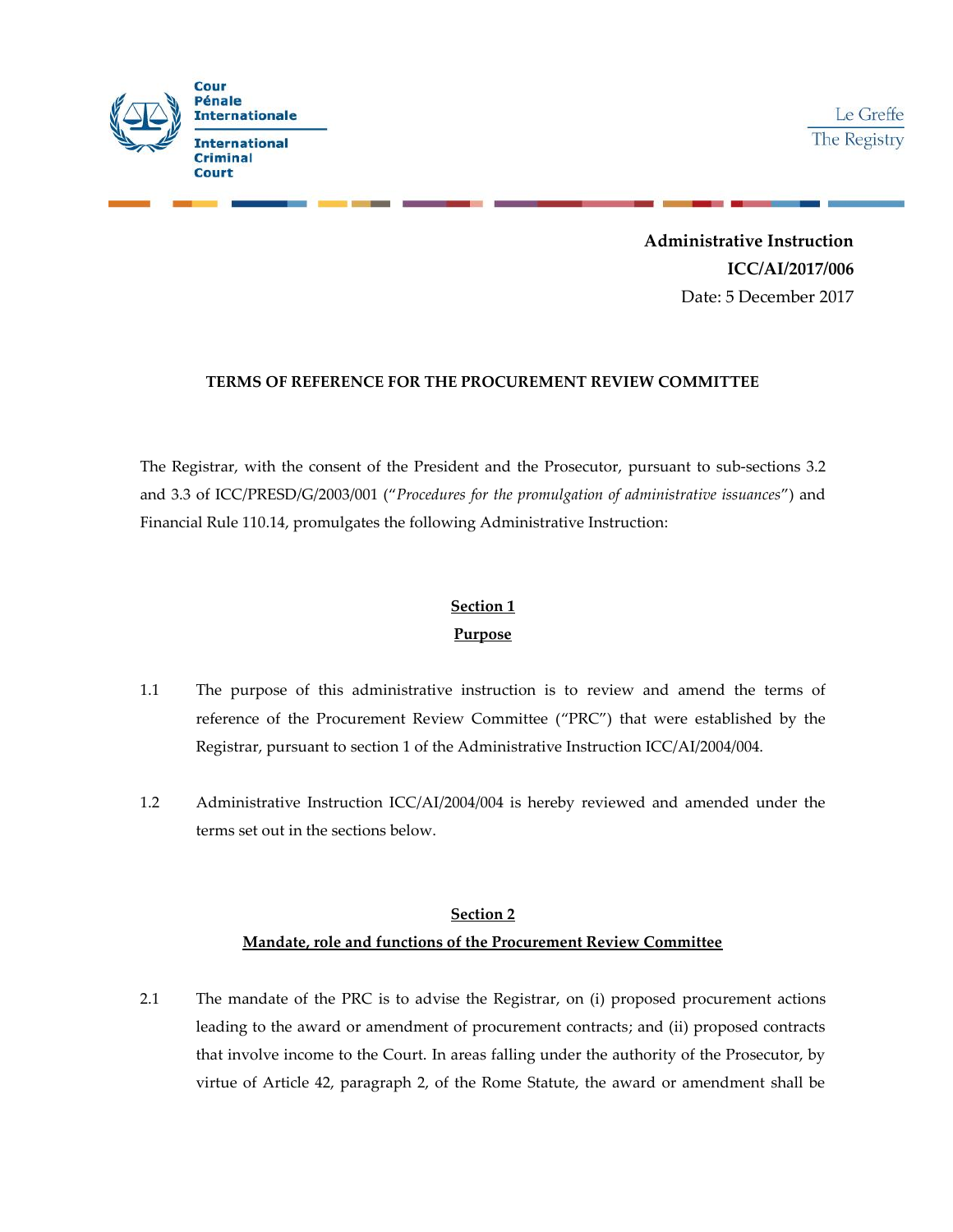authorised by the Registrar upon the request of the Office of the Prosecutor and taking into account the PRC's advice.

- 2.2 In accordance with Financial Rule  $110.14(c)$ , where the advice of the PRC is required, no contractual commitment may be entered into before such advice is received and acted upon by the Registrar or his or her authorized delegate.
- 2.3 The PRC is an integral part of the Court's internal controls and serves as an advisory body to the Registrar in discharging his or her procurement related responsibilities under the Financial Regulations and Rules.
- 2.4 The PRC shall, prior to the contractual commitment being entered into:
	- 2.4.1 Review proposed procurement actions and income-generating contracts that are subject to its review pursuant to section 3 below;
	- 2.4.2 Advise the Registrar in writing whether the proposed actions comply with all applicable financial regulations and rules, related administrative instructions, procurement guidelines and standard operating procedures and if the principles set out in Financial Rule 110.12 have been given due consideration. Those principles are:
		- (a) Best value for money;
		- (b) Fairness, integrity and transparency;
		- (c) Effective international competition; and
		- (d) The interests of the Court.
	- 2.4.3 Provide recommendations to the Registrar on whether to approve the completion of the procurement action or income-generating contract; and
	- 2.4.4 As may be considered necessary or advisable on the basis of reviews conducted, provide comments and other recommendations on the procurement process to the Registrar, after due consultation with the Director of Management Services Division, the Chief of General Services or the Procurement Head.
- 2.5 Notwithstanding any other provisions contained herein, the PRC shall not provide advice on the adequacy or necessity of the requirements leading to the proposed procurement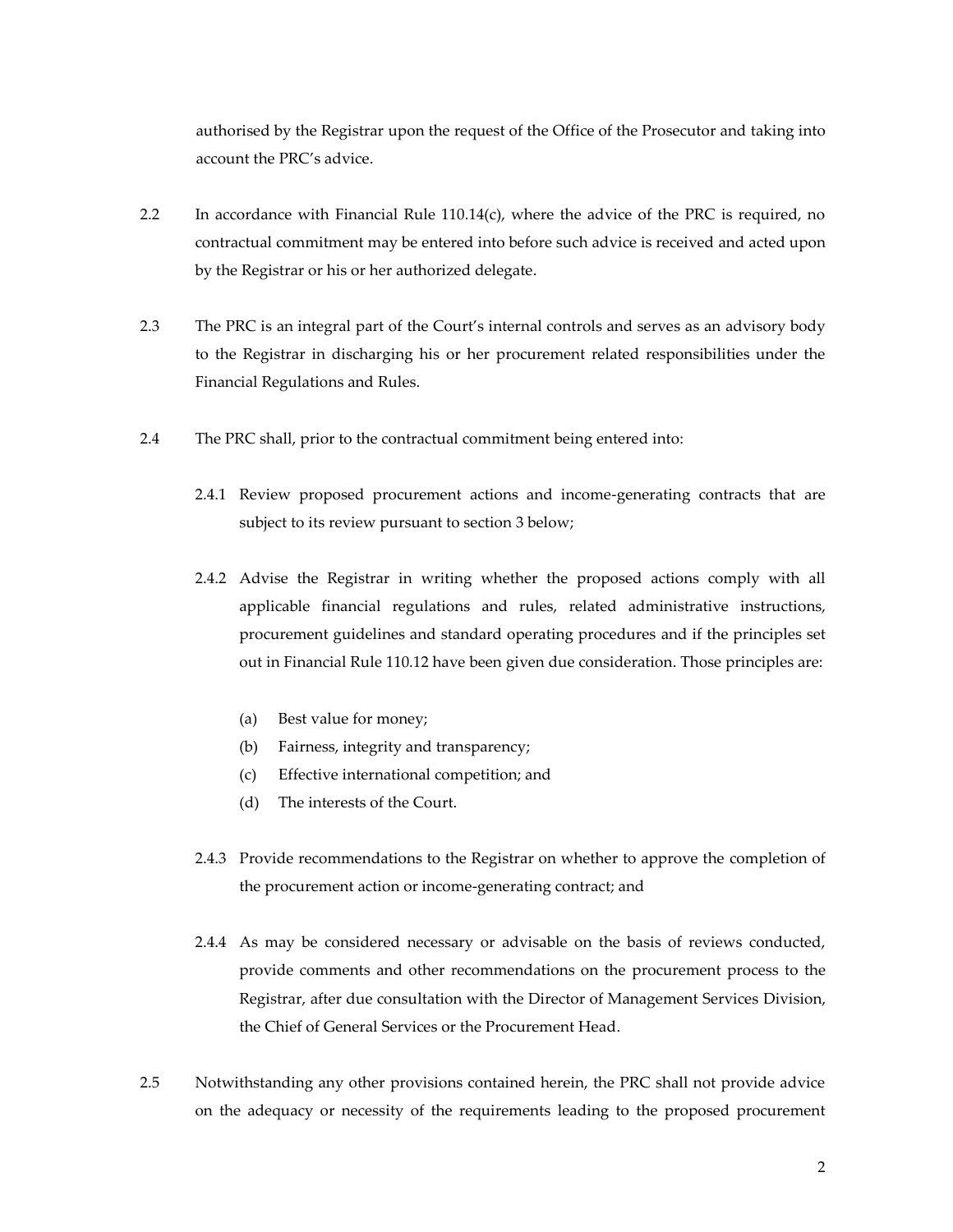action. Such responsibility rests with other officials, including certifying officers and managers. Similarly, the PRC is not responsible for determining how to conduct a particular procurement action, as this responsibility rests with the Head of the Procurement Unit.

## **Section 3 Types of proposed procurement actions subject to review**

- 3.1 Prior to any contractual commitment being entered into, the PRC shall render written advice to the Registrar on procurement actions leading to the award or amendment of procurement contracts, including agreements or other written instruments such as purchase orders, as follows:
	- 3.1.1 All proposed procurement contracts to a single contractor in respect of a single requisition or a series of related requisitions received and processed in a financial year which exceeds  $\epsilon$  50,000.00 in contract value, including any optional extension periods;
	- 3.1.2 Any proposed amendment, modification or renewal (hereinafter "modification") of an existing procurement contract previously reviewed by the PRC, where the proposed modification either increases the previously approved procurement contract value by more than 20% or exceeds  $\epsilon$  50,000.00;
	- 3.1.3 Any proposed modification of a procurement contract previously reviewed by the PRC where, in the judgement of the Head of the Procurement Unit, such modification would significantly affect the procurement process that led to the original procurement contract award or the original contract terms. The PRC shall review such proposed modification with reference to the criteria on which the original award was approved;
	- 3.1.4 Any proposed modification of a procurement contract not previously submitted to the PRC, where the aggregate procurement contract value exceeds  $\epsilon$  50,000.00; and
	- 3.1.5 Any other matter relating to a proposed procurement action or contract referred to the PRC by the Registrar or the Head of the Procurement Unit.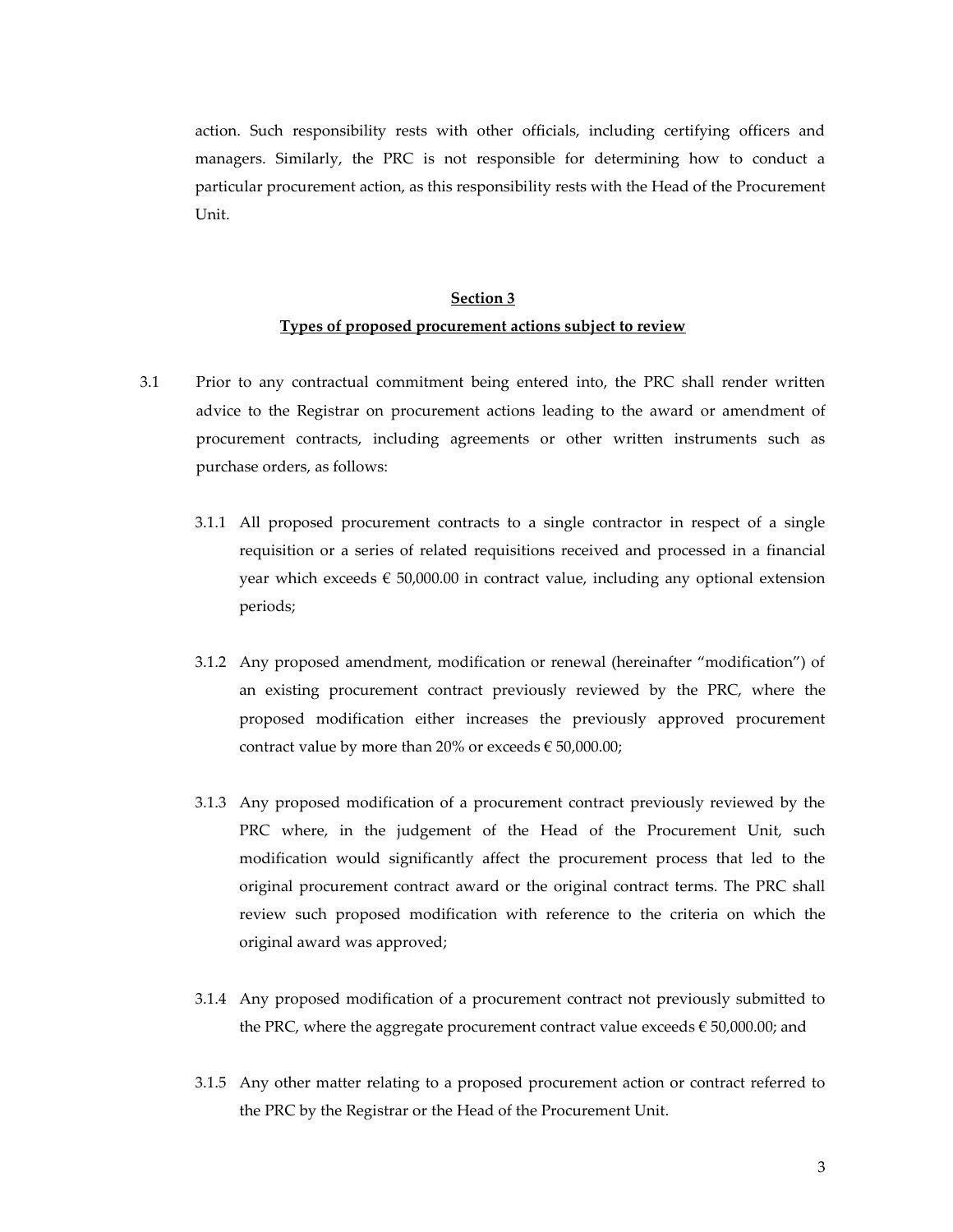- 3.2 Prior to any contractual commitment being entered into, when any of the following categories of cases applies to a contract which involves income to the Court, the advice of the PRC and subsequent approval of the Registrar shall be obtained:
	- 3.2.1 Any contract or series of related contracts involving income to the Court of  $\epsilon$  50,000.00 or more, and any contract relating to the Court's activities where the estimated annual income when aggregated with the estimated annual income from any other contract already made with the same purchaser in the same year exceeds € 50,000.00;
	- 3.2.2 Any proposed modification of an income-generating contract, previously reviewed by the PRC, which results in an increase or decrease in income during the financial year by either more than 20% or  $\epsilon$  50,000.00;
	- 3.2.3 Any proposed modification of an income-generating contract, previously reviewed by the PRC, where in the judgement of the Head of the Procurement Unit, such modification would significantly affect the procurement process that led to the original contract award or the original contract terms. The PRC shall review such proposed modification with reference to the criteria on which the original award was approved;
	- 3.2.4 Any proposed modification of an income-generating contract, not previously reviewed by the PRC, where, as a result of the modification, the income from the contract exceeds  $\in$  50,000.00; and
	- 3.2.5 Any other matter relating to a proposed or existing income-generating contract referred to the PRC by the Registrar or by the Head of the Procurement Unit.
- 3.3 The provisions in sub-sections 3.2.1, 3.2.2 and 3.2.4 shall not apply to contractual provisions resulting from recommendations of the Property Survey Board.
- 3.4 The Registrar may from time to time modify the monetary threshold for both procurement and income as required.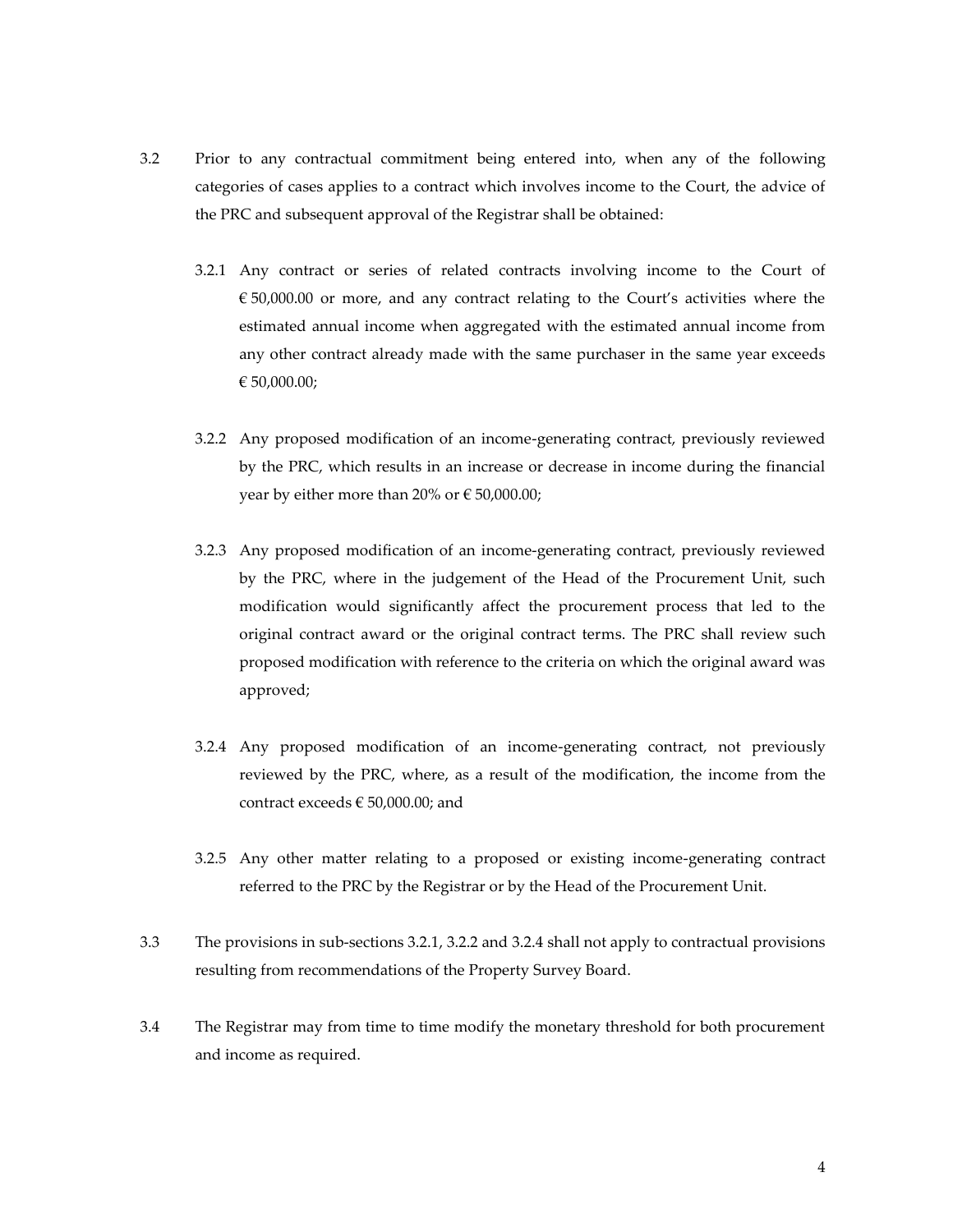## **Section 4 Procurement Review Committee**

#### *Requirements for members and their authorized delegates*

- 4.1 To the extent possible, the PRC shall be composed of staff members at a P-3 level or above, who shall attend the meetings when required.
- 4.2 The members of the PRC, and their authorized delegates, shall have commercial, financial or legal academic training and experience or other relevant qualifications, including training in procurement.
- 4.3 The Court shall offer general and specific training on topics relevant for the PRC to all members and their authorized delegates.

#### *Composition*

- 4.4 The PRC shall have seven voting members, each serving in his or her individual expert capacity. Each member, including the Chair, shall have one or more authorized delegates from his or her office, who will serve in his or her absence.
- 4.5 The PRC shall be composed of the following members:
	- 4.5.1 From the Presidency:
		- (a) Chef de Cabinet of the President or his or her authorized delegate(s);
	- 4.5.2 From the Office of the Prosecutor:
		- (a) Senior Manager of the Services Section or his or her authorized delegate(s);

#### 4.5.3 From the Registry:

- (a) Chief of the Legal Office or his or her authorized delegate(s);
- (b) Chief of the Finance Section or his or her authorized delegate(s);
- (c) Chief of the Budget Section or his or her authorized delegate(s);
- (d) Chief of the Security and Safety Section or his or her authorized delegate(s); and
- (e) Chief of the Human Resources Section or his or her authorized delegate(s).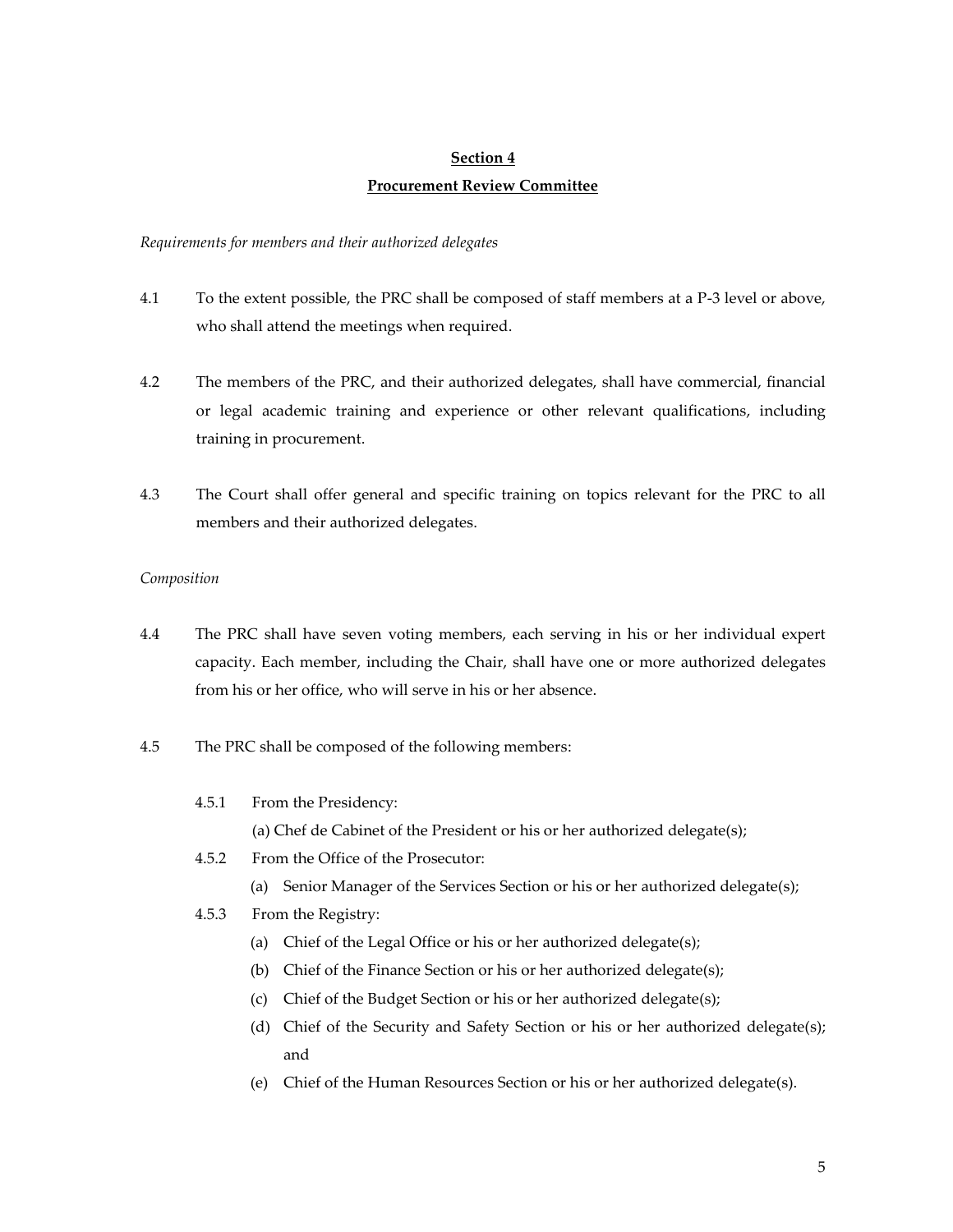#### *Recusal*

4.6 Members of the PRC, and their authorized delegates, shall recuse themselves from reviewing cases in which they have a requisitioning role or where there may be a conflict of interest.

#### *Term of office*

- 4.7 The authorized delegates of the PRC members shall be appointed by the Registrar, in consultation with the President and the Prosecutor, for a two-year term, renewable for additional terms of two years. There shall be no limit to the total number of terms a staff member may serve as an authorized delegate to a PRC member.
- 4.8 The Registrar shall also appoint, among the PRC members and their authorized delegates, one Chair and one or more Deputy Chairs, for a term of two years, renewable for additional terms of two years. There shall be no limit to the total number of terms a staff member may serve as the Chair or Deputy Chair.

#### *Quorum*

4.9 The quorum of the PRC shall be three members, including the Chair and a representative from either the Presidency or the Office of the Prosecutor ("PRC Panel"). In exceptional circumstances where the representatives from the Presidency and the Office of the Prosecutor are not available, due to other official exigencies, and/or are in a conflict of interest situation, the PRC Panel may be composed solely of representatives from the Registry.

#### *Secretary*

4.10 The Secretary and his or her alternate(s) are appointed by the Registrar and shall be staff members from Procurement Unit. They are not members of the PRC and shall serve in a non-voting capacity.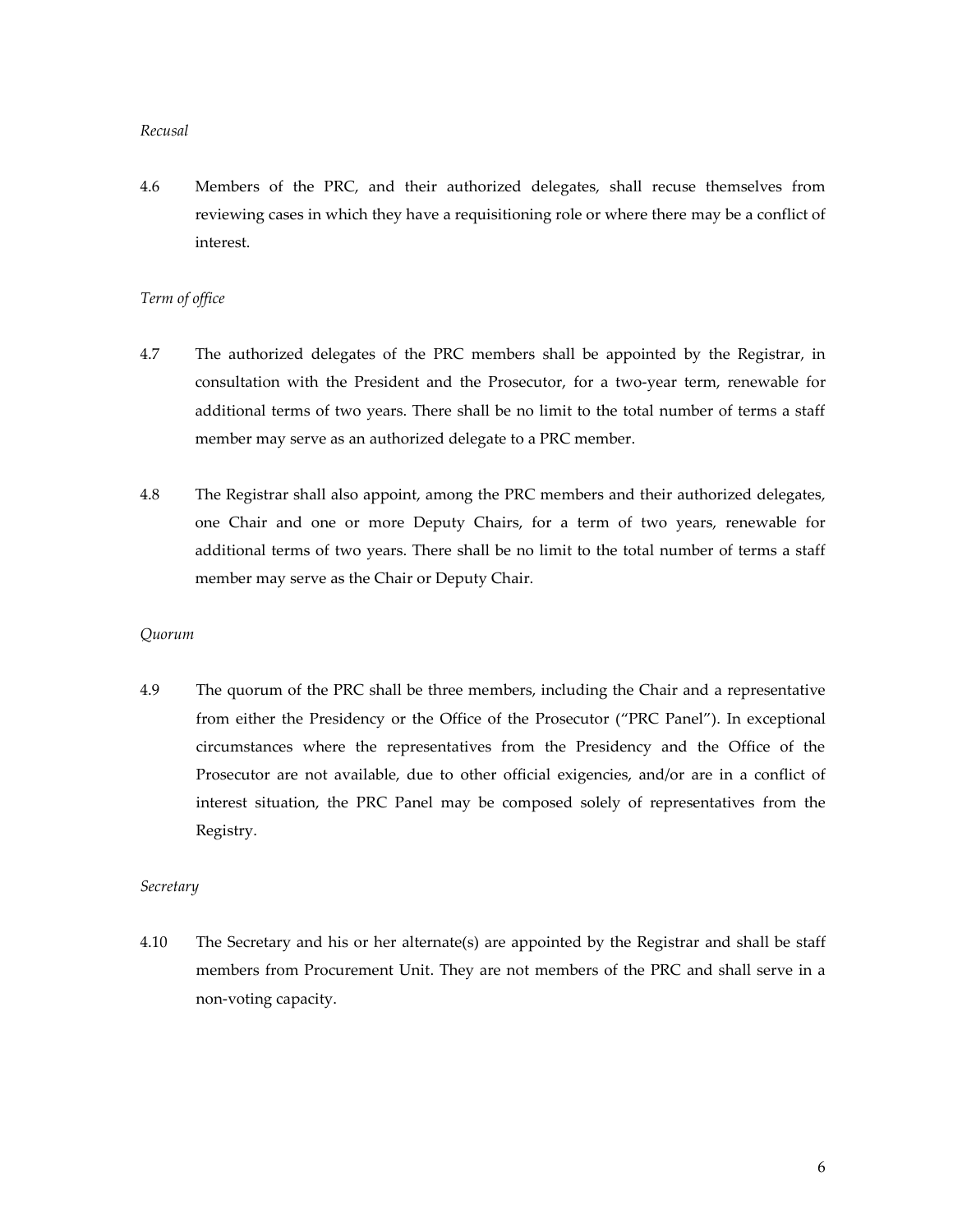#### *Meetings*

- 4.11 The PRC shall meet at such times and frequency as may be decided by the Chair. The frequency of such meetings shall be, in principle, once in a fortnight unless there are no presentations or other matters for consideration by the PRC. Unless otherwise decided by the PRC Panel, the PRC meetings shall be limited to its members and the Secretary.
- 4.12 The Chair may submit to the PRC Panel a request to review the case by circulation of emails, as an alternative to the meeting. The review of a case by e-mail circulation requires the favorable vote of all members of the PRC Panel.

#### *Submissions*

- 4.13 The PRC submissions shall be sent to the Chair and Secretary of the PRC by the Procurement Unit before the planned date of the meeting.
- 4.14 Requests for clarification on the cases submitted to the PRC may be addressed to the Procurement Unit by the PRC Panel, through the Secretary, at any time.

### **Section 5 Secretariat of the Procurement Review Committee**

- 5.1 The PRC shall be supported by a secretariat, headed by the Chair of the PRC. The secretariat shall be responsible for organising and servicing meetings of the PRC and preparing recommendations for the final approval of the Registrar. The Deputy Chairs shall perform the functions of the Chair in his or her absence.
- 5.2 The Chair is responsible for, *inter alia*:
	- 5.2.1 Approving case submissions for inclusion on the agenda;
	- 5.2.2 Reviewing submissions prior to the meetings to ensure their completeness;
	- 5.2.3 Convening and chairing meetings;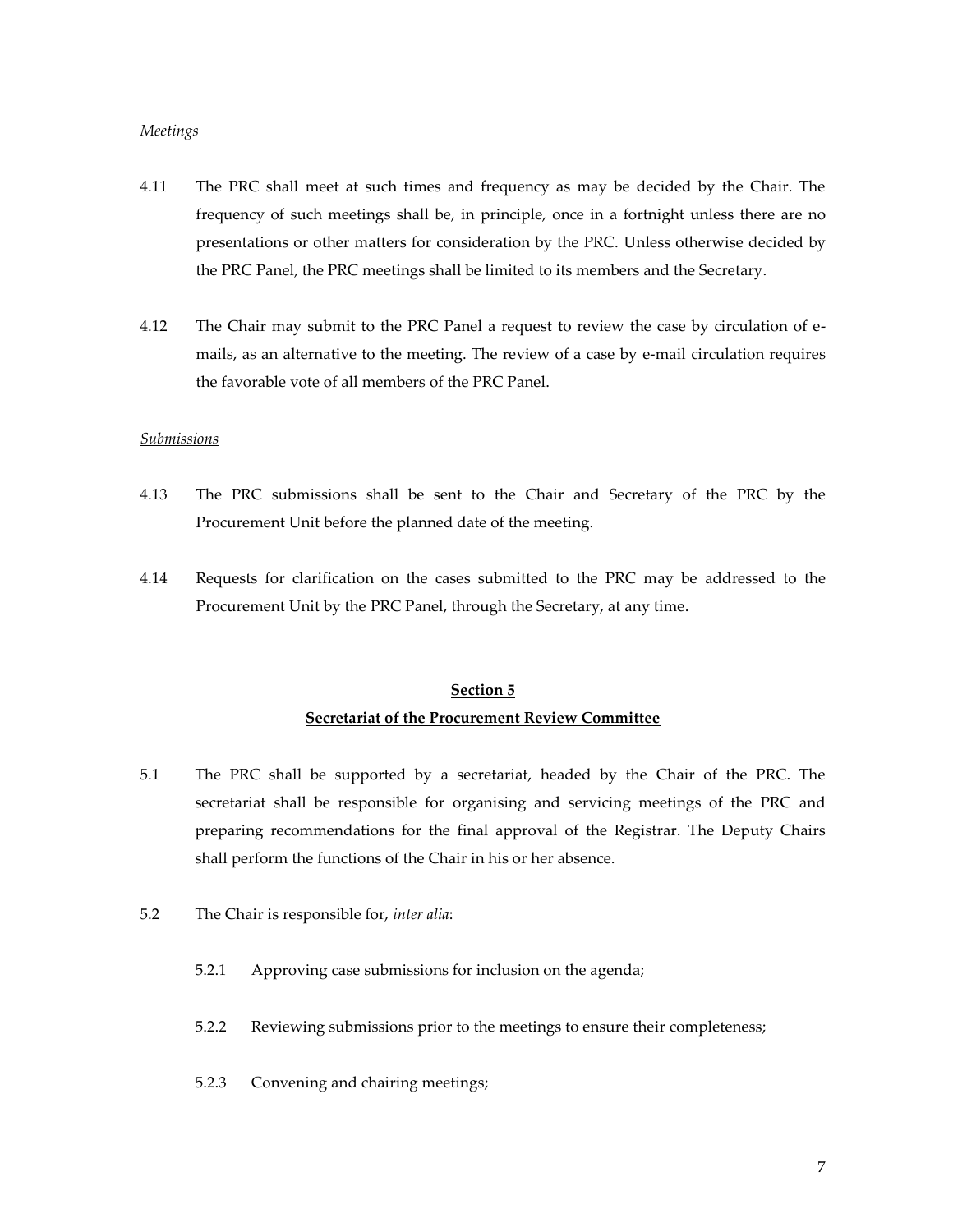- 5.2.4 Submission, for approval by the other members of the panel, of requests for review of specific cases by circulation of e-mails, as an alternative to a meeting;
- 5.2.5 Bringing issues relating to fairness, integrity and transparency throughout the acquisition process to the attention of the Registrar;
- 5.2.6 Notifying the Head of the Procurement Unit of proposals rejected or deferred by the PRC, specifying the reasons therefor;
- 5.2.7 Nominating a member of the PRC to serve as Acting Chair in the absence of both the Chair and the Deputy Chairs; and
- 5.2.8 Supervising and managing the work of the PRC's secretariat and advising the Registrar on substantive developments and related issues.
- 5.3 Under the general supervision of the Chair, the Secretary shall, *inter alia*:
	- 5.3.1 Arrange and coordinate meetings;
	- 5.3.2 Ensure the timely and efficient distribution of submissions and relevant documentation to members;
	- 5.3.3 Draft meeting minutes and recommendations;
	- 5.3.4 Submit minutes and recommendations for approval to the Registrar;
	- 5.3.5 Liaise with the Procurement Unit on issues involving procedures, request additional information or clarifications with respect to submissions and transmit any enquiries raised by members regarding submissions under review;
	- 5.3.6 Maintain a permanent and secure record of all minutes, recommendations and case presentations reviewed by the PRC; and
	- 5.3.7 Compile statistics on the workload, activities and other matters pertaining to the PRC's functioning.